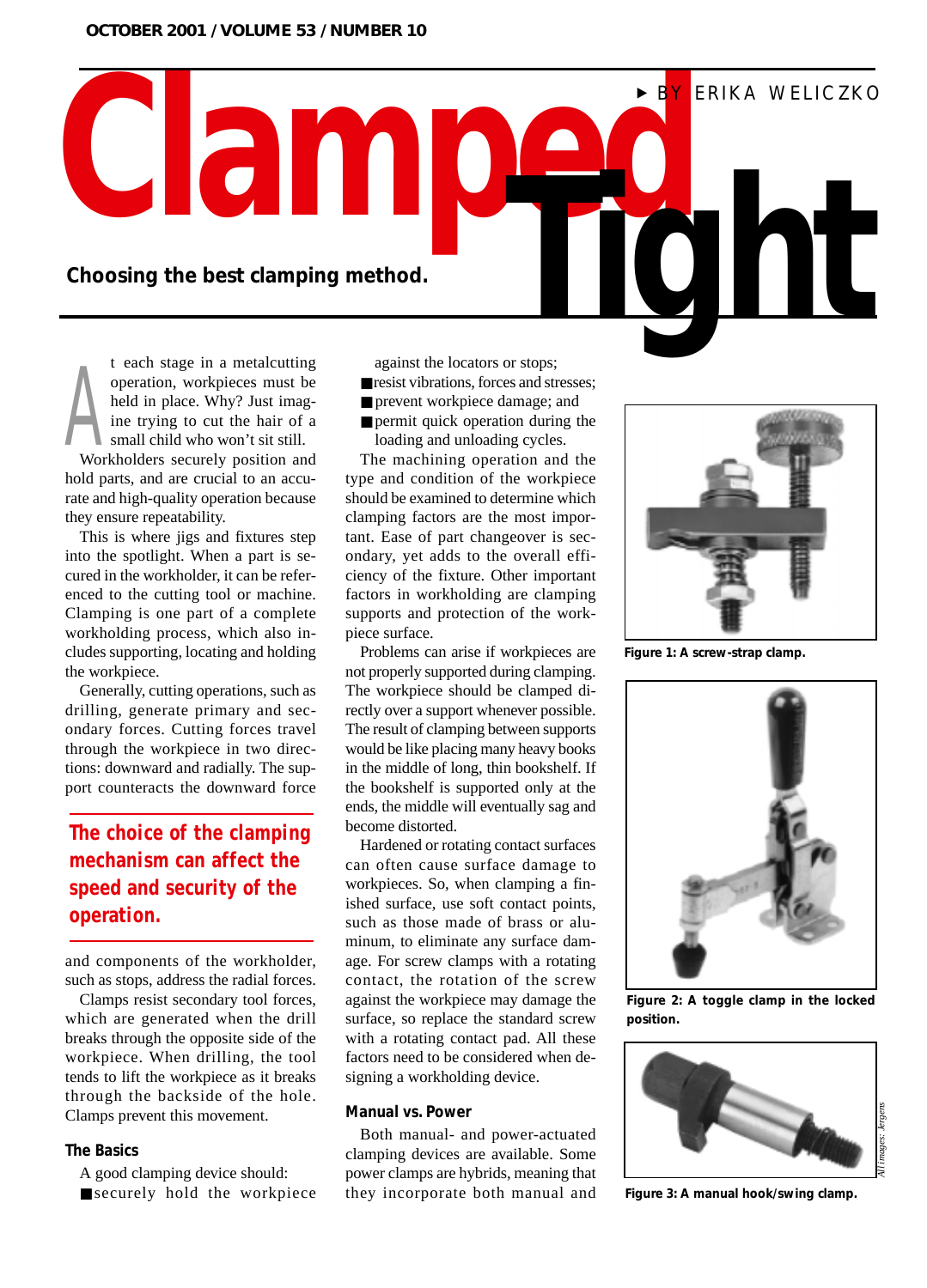

**Figure 4: Many conventional clamps operate on the mechanical principle of the inclined plane.**



**Figure 5: The throw is the amount of radial movement required to generate a complete rise.**

power features. This style of clamp holds the workpiece even when power isn't applied. Power has to be reapplied to release the workpiece from the clamp.

The choice of the clamping mechanism can affect the speed and security of the operation. Power-clamping systems utilize hydraulic or pneumatic power to apply the clamping force that secures the part. These systems provide more consistent clamping force than manual clamps. And they are particularly helpful in operations that traditionally cause operator fatigue.

Many clamps used in manual operations can be adapted for use in a power system. The power source merely acts as the moving and/or clamping agent. Swing and retracting-edge clamps are commonly used in hydraulic systems.

Of course, pneumatic systems cost more, typically two to three times more. They do provide distinct benefits, though, such as:

- consistent clamping force;
- no operator fatigue;
- adjustable holding forces;
- remote operation of clamps; and
- automated sequencing of consistent operations.

Some clamps'names reflect how their clamping force is applied. Examples include the cam clamp, screw clamp (Figure 1) and toggle clamp (Figure 2).

Sometimes the name of the clamp indicates its shape or appearance, such as strap clamp, swing clamp (Figure 3), Cclamp and toe clamp.

The geometry of the workpiece frequently determines the choice of clamp shape. However, there is no general rule of thumb for choosing which style of clamp works best in a given operation.

#### **How Clamps Operate**

Many conventional clamps operate on the mechanical principle of the inclined plane (Figure 4). In cam-action clamps, the height of the inclined plane resembles the rise of the cam. The length of the wedge represents the throw of the cam. In Figure 5, the rise of a cam used for clamping is the amount of clamping movement of the cam. The throw is the amount of radial movement required to generate a complete rise.

There is always a compromise between the rise and throw of the cam. The ideal design seeks a maximum rise with minimal throw. Commercially available clamps ensure this by incorporating an involute curve on the cam face. The involute curve is different from the curved edge of a cylinder.

The cam relies on friction and can become unreliable if there is too much vibration, which can dislodge the cam clamp from its locked position.

Cam clamps are generally used in low-vibration applications, such as inspection, assembly, and light drilling and milling. It's not recommended to use cam clamps to resist heavy vibrations and/or cutting forces.

Screw clamps are among the slower clamps used for jigs and fixtures. The screw is the part that provides the clamping force and secures the clamp. Although screw clamps lack speed, they are some of the most secure clamps available for workholding.

The inclined-plane principle applies to the screw thread. Screw clamps are used in operations where security is critical or the vibration is more than other clamps can endure. Coarse threads tend to offer faster movement, while fine threads offer enhanced locking properties.

Toggle clamps function on a pivotand-lever system. Their pivot points approach a straight line as the clamp comes to a locked position. The three pivot points lock the clamp in a positive locking position when they are just past the centerline.

Toggle clamps lock and unlock with a single push or pull. Their quick and secure clamping action makes them a stable and economical choice for many light-duty applications (Figure 6). Toggle clamps reduce operator fatigue compared to other manual clamping operations.

Swing and strap clamps each have an extending arm that reaches above the workpiece like a street lamp. The arm of the swing clamp rotates above the plane of the workpiece approximately 90° to allow loading and unloading the workpiece. If you put your hand on top of a book to prevent it from moving, your hand is acting like a swing arm. By pivoting your arm at your elbow, your arm is mimicking the swingclamp arm. Swing clamps are frequently used in conjunction with hydraulics (Figure 7).

A strap clamp typically incorporates a slot slightly larger than the bolt or stud that passes through it. Strap clamps come in several varieties, including finger, straight and "U". The strap moves around the stud when not secured by a bolt





**Figure 6, above left: A partially open, vertical toggle clamp.Figure 7, above right: A hydraulic swing clamp. Figure 8, right: A toe clamp.**